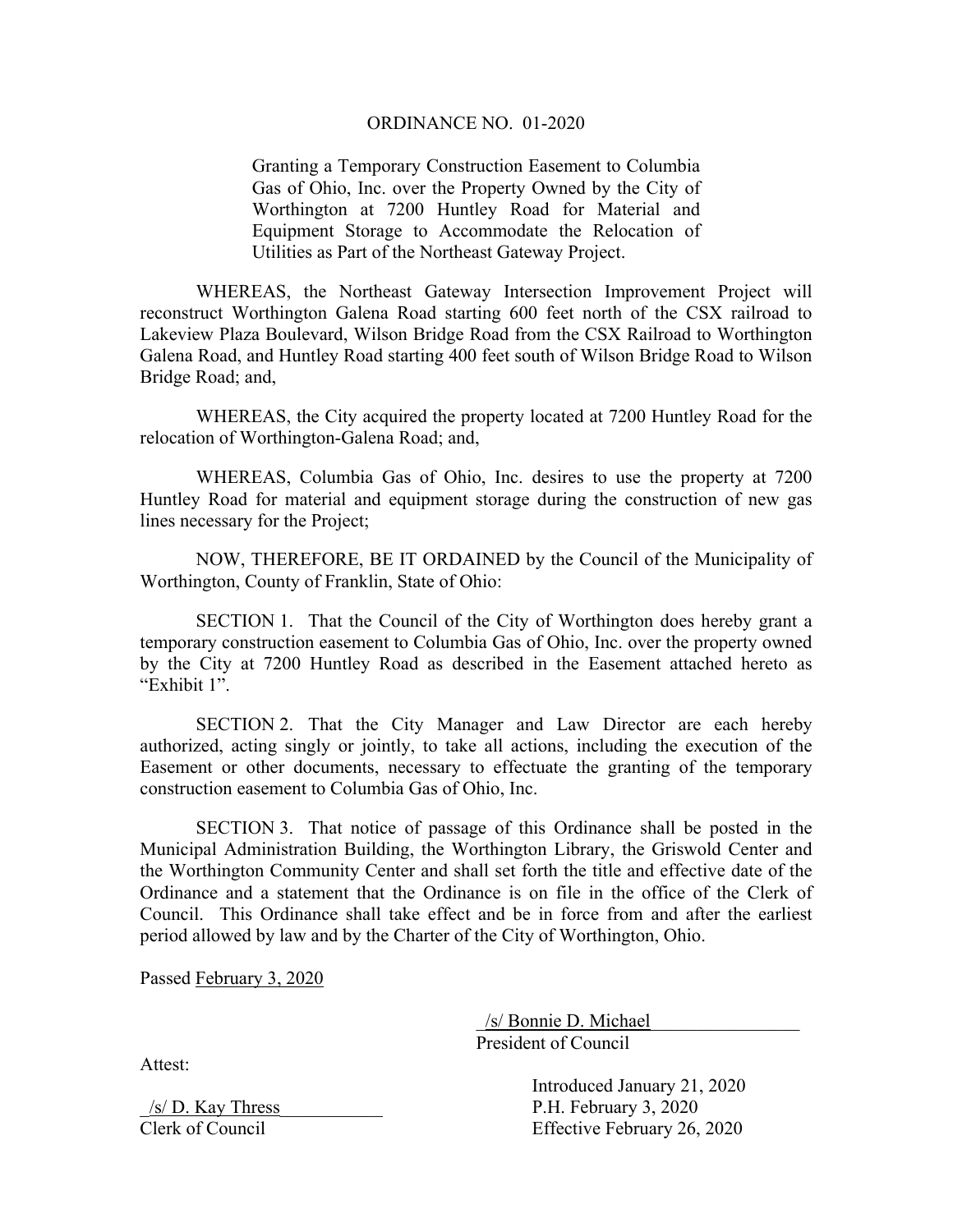## **TEMPORARY CONSTRUCTION EASEMENT**

FOR AND IN CONSIDERATION OF ONE DOLLAR (\$1.00) and other good and valuable consideration to the Grantor in hand paid, receipt of which is hereby acknowledged, **CITY OF WORTHINGTON, FRANKLIN COUNTY, OHIO** (hereinafter called the Grantor), does hereby grant to **COLUMBIA GAS OF OHIO, INC.,** with principal offices at 290 West Nationwide Boulevard, Columbus, Ohio 43215, (hereinafter called the Company), its successors and assigns, the right to enter upon and utilize a temporary construction easement over and through the premises hereinafter described for the purpose of **material and equipment storage** and being situated in Franklin County, State of Ohio, and more particularly described as follows:

Recorded In: Instrument 201905010050301 Permanent Parcel No.: 100-002695 Property Address: 7200 Huntley Road, Columbus, Ohio

This temporary construction easement shall be located as described and depicted on Exhibit "A" attached hereto**.**

Company shall have the right of ingress to and egress from the temporary construction easement area by means of existing or future roads and other reasonable routes on said premises and on Grantors' adjoins lands. The Company shall replace the temporary construction easement area to as near as practical to its condition immediately prior to Company's use.

It is understood and agreed to by the parties hereto that the rights granted herein shall begin upon full execution of this temporary construction easement and terminate **August 1st, 2020**.

The rights, privileges and terms hereby shall extend to and be binding upon Grantor and the Company and their respective representatives, heirs, successors and assigns upon receipt of written request for same from Grantors forthwith.

This temporary construction easement may be executed in two (2) or more counterparts, each of which shall be deemed an original, but all of which together constitute one and the same instrument. Facsimile and .pdf signatures shall be as legally binding and considered in all manner and respects as original signatures.

**Date CITY OF WORTHINGTON, FRANKLIN COUNTY, OHIO**

**COLUMBIA GAS OF OHIO, INC.**

**JO#: 18-0089595-00**